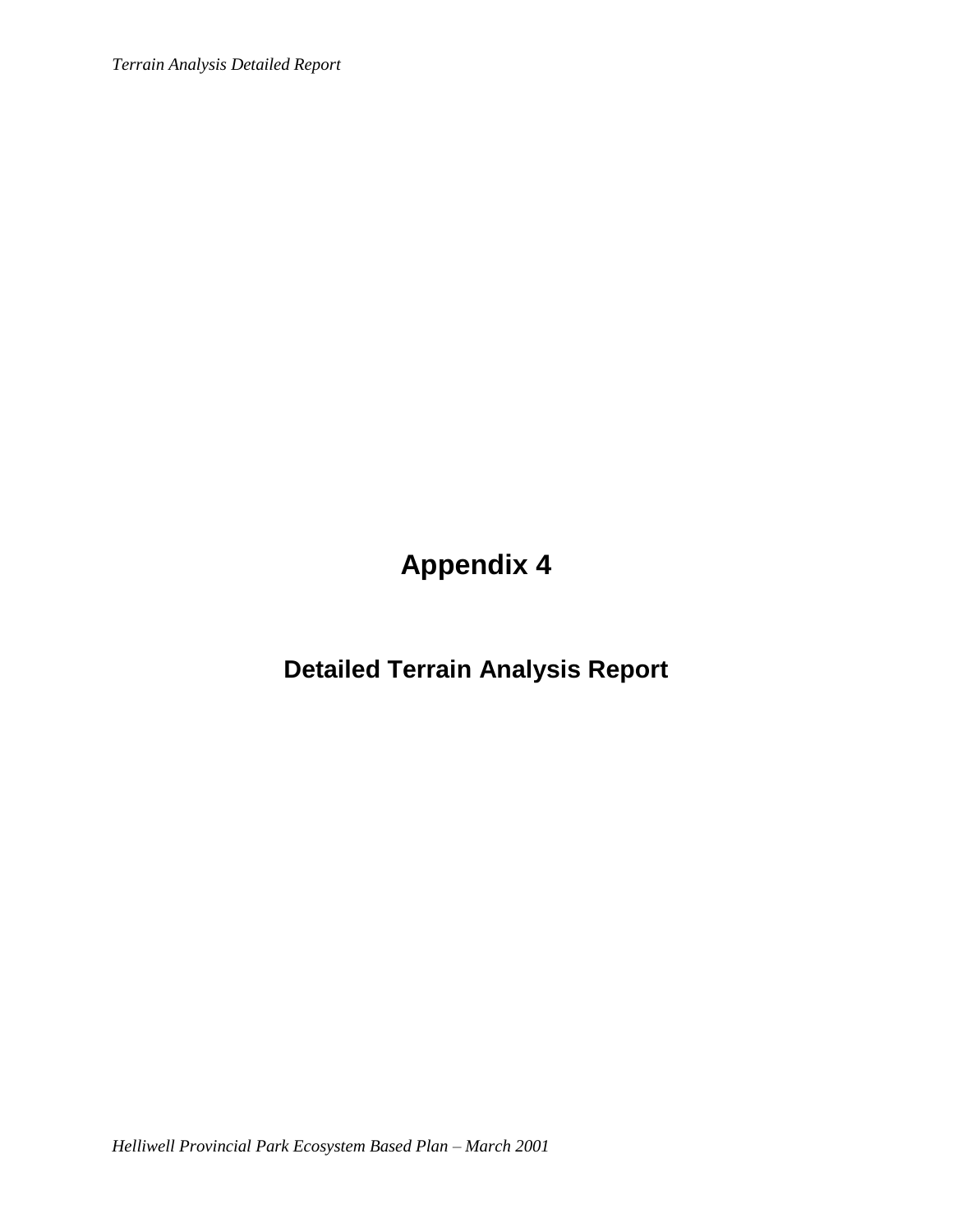# **Terrain Mapping**

### **Introduction**

Helliwell Park is located on the eastern peninsula of Hornby Island, British Columbia, within National Topographic System area 92F/10 at approximately 49°31' latitude and 124°35' longitude. The writer was asked to complete a preliminary terrain analysis as part of a terrestrial ecological mapping project of the park. This mapping of Helliwell Park, excluding Flora Islet, was completed during December 2000 and included three days field work.

Mapping control was provided by air photographs (5791 33-38 & 73-76) taken in July 1997, which are at a nominal scale of 1:5000. These photos are excellent quality, however, within the heavily treed portions of the park it was usually impossible to determine exact locations therefore pace and compass control was required. Procedures used and symbols employed during mapping are outlined on the government publications WEB site [http://www.elp.gov.bc.ca/rib/wis/terrain/publications/hk/qua.htm.](http://www.elp.gov.bc.ca/rib/wis/terrain/publications/hk/qua.htm) Geological discussions with Jim Aitken benefited the author.

Mapping symbols employed include texture prefix, surficial material, surface expression suffix and hyphenated soil drainage. Where identified, the major lithology of the bedrock was added in brackets at the end of the map symbol. Symbols used include:

| Texture (lower case prefix)                       |              |
|---------------------------------------------------|--------------|
| cobbles                                           | k            |
| pebbles                                           | p            |
| sand                                              | S            |
| silt                                              | z            |
| clay                                              | $\mathbf{C}$ |
| humic                                             | h            |
| Surficial Material (upper case)                   |              |
| colluvial                                         | C            |
| fluvial                                           | F            |
| rock                                              | $\mathbf R$  |
| beach deposit                                     | B            |
| Surface Expression (lower case suffix)            |              |
| plain                                             | p            |
| rolling                                           | m            |
| gentle slope                                      | j            |
| hummocky                                          | h            |
| Surface Expression (lower case suffix) continued, |              |
| moderately steep                                  | k            |
| steep                                             | S            |
| blanket                                           | b            |
| veneer                                            | V            |
| thin veneer                                       | $\mathbf{x}$ |
| Soil Drainage (suffix after dash)                 |              |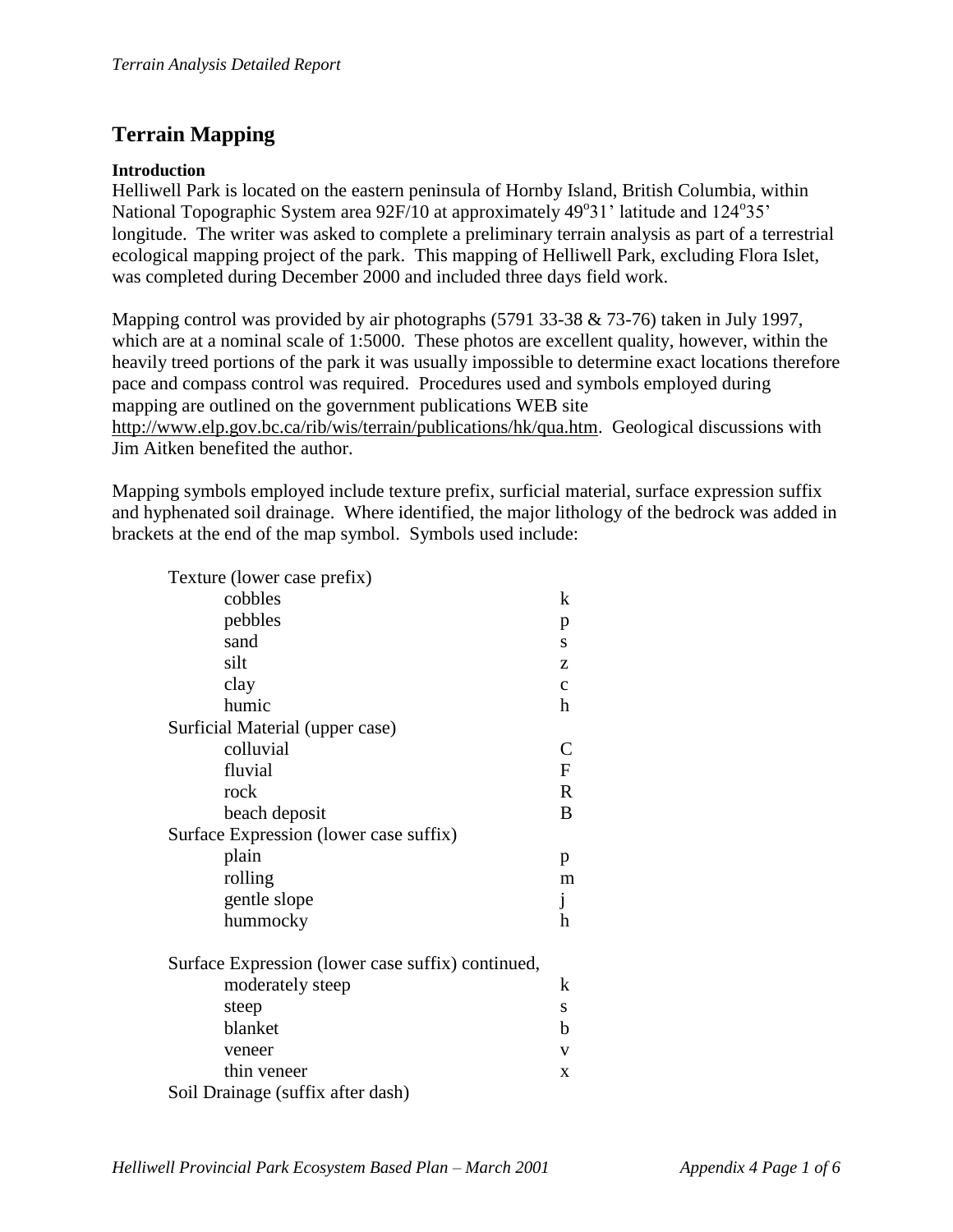| rapidly drained                 |    |
|---------------------------------|----|
| well drained                    | W  |
| moderately well drained         | m  |
| imperfectly drained             | 1  |
| poorly drained                  |    |
| Bedrock Lithology (in brackets) |    |
| Gabriola Formation conglomerate | cg |
| Gabriola Formation sandstone    | SS |
|                                 |    |

Other than those symbols used for bedrock lithologies, and active beach deposits noted with a B, which were created by the author, an explanation of the above symbols can be found on the government WEB site. Examples of terrain symbols designated for Helliwell Park are: Rks (cg), bedrock composed of conglomerate with a moderately steep to steep surface; spkCpmb-m, colluvium composed of a blanket of sand, pebbles and cobbles with a plain to rolling surface and moderately well drained; sFjb-p, fluvium composed of a blanket of sand with a gentle slope and poorly drained. Symbols used which refer to the composition of surficial or bedrock material indicate only the major constituents present, minor components not considered to be essential to the designation of the unit may have been recorded but were not incorporated into the terrain symbol. Also, the structure of the terrain symbol only permits a certain number of symbols in each position, for instance, a maximum of three lower case letters can be used to designate texture.

Only the major elements of bedrock geology were mapped and outcrops are largely restricted to the park shoreline. Elsewhere, surficial deposits were examined by digging shallow pits; after noting features of the soil profile and materials encountered, the pits were backfilled. Thirty-two pits were dug; most were 30-60cm deep, a few as much as 90-100cm. Locations of test pits, and terrains having similar geological characteristics, are illustrated on Figure 1. Although the 2000 fall season was relatively dry compared to some years, there had been considerable precipitation prior to the field work being conducted. Accordingly, surficial deposits were wet and drainage characteristics somewhat difficult to estimate; the emphasis was placed on the development of the soil profile for determining soil drainage classes.

## **Geolgogy**

## **Geology, glacial history, terrain and soils**

All of Hornby Island, as well as adjacent Denman Island and portions of the northeast side of Vancouver Island, are underlain by sediments of the Nanaimo Group. This sequence of rocks is Late Cretaceous age, deposited between 87 and 66Ma. Nanaimo Group (Muller & Jeletzky, 1970; England & Hiscott, 1991) has been subdivided into numerous formations; the sediments underlying all of the eastern peninsula of Hornby Island, including Helliwell Park, have been assigned to the Gabriola Formation. Some authors (England, 1989) have used the name Hornby Formation, rather than Gabriola, to distinguish these sediments from similar units exposed on Gabriola Island. Gabriola is the youngest formation of the Nanaimo Group. The main rock types of the Gabriola Formation are deltaic deposits of sandstone, shale and conglomerate; conglomerate and sandstone outcrop along the shoreline and on the islands within Helliwell Park. Sedimentary beds of the Gabriola Formation in the park have been estimated by Muller and Jeletzky (1970) to be 180-240m thick; where bedding attitudes could be determined by the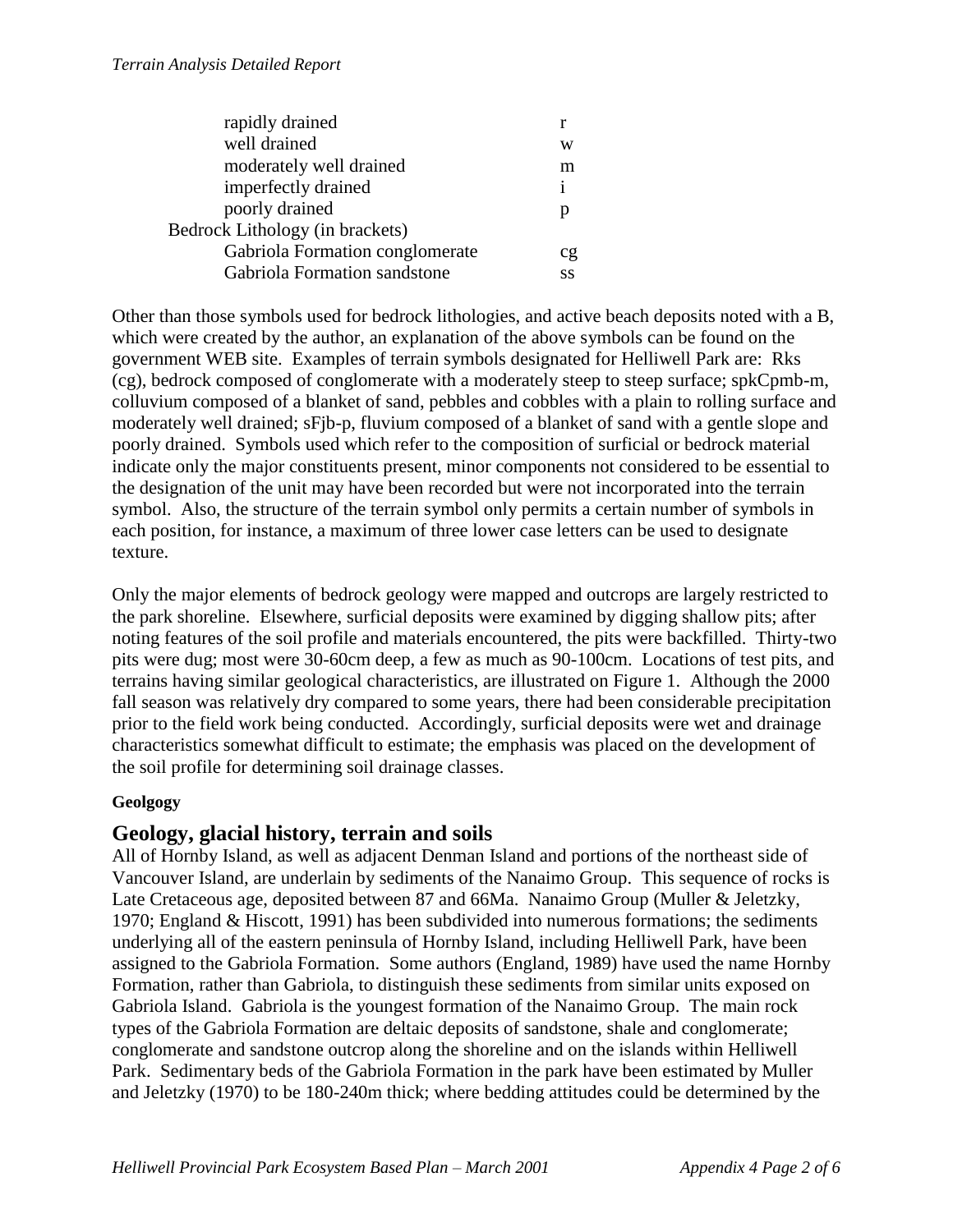#### *Terrain Analysis Detailed Report*

author, they strike northwest and dip 6-8o northeast. Composition of the sandstone beds is roughly 50% quartz, 30% feldspar, with the balance composed of dark minerals and rock fragments. Conglomerate is clast supported, that is, it is largely composed of pebble and cobble size clasts in contact with one another, with very little finer grained matrix between the clasts. The pebbles and cobbles are generally well rounded.

Glaciers filled the Strait of Georgia and covered Hornby Island to a depth greater than one kilometre as recently as 14,000 years ago (Clague, 1991; Halstead & Treichel, 1966). The weight of this ice sheet depressed the land below sea level. The ice gouged the land surface, removed rock and surface material, and brought in rock fragments from distant locations. As the glaciers retreated, fine and coarse grained material carried by the glaciers was deposited. Angular boulders 0.5-2 metres in diameter were dropped when the ice melted and are scattered over the surface of Helliwell Park. These erratics are composed of granitic or volcanic material and were derived from the Coast Mountains on the mainland or from Vancouver Island.

Along the shoreline of Helliwell Park, outcrops of Gabriola Formation sandstone and conglomerate form cliffs as much as 15m high. Small outcrops of conglomerate exist approximately 200m from the south shore on the access trail, and within the parking lot. The oldest Gabriola Formation unit in Helliwell is the sandstone exposed at the shore in the southwest corner of the park. This is overlain by a thick bed of conglomerate which forms most of the bedrock exposure along the shoreline. A slightly younger conglomerate bed is exposed as small outcrops in the parking lot and expressed on Figure 1 as the hRmx-w terrain unit in the northwest corner of the park. This conglomerate bed is possibly separated stratigraphically from the main conglomerate bed exposed along the south shore, by an unexposed, recessive sandstone bed. Overall, the conglomerate and sandstone beds underlying Helliwell Park form a gentle, northeast dipping homocline which is reflected in the topography and in turn is a major control on drainage.

Unconsolidated surficial deposits within the park comprise a thin layer of clay, silt (0.002- 0.06mm), sand (0.06-2mm), pebble (2-64mm), cobble (64-256mm) and boulder ( $>$ 256mm) size material. The thickness of this material in the park ranges from zero to greater than one metre; in the nomenclature for terrain mapping the thickness has been designated x (a thin veneer 2-20cm thick), v (a veneer 10-100cm thick), or b (a blanket >1m thick). A shovel was used to dig shallow pits into the surficial material, however, a thorough evaluation would require deeper penetration with a backhoe or drill. The dominant size fractions encountered during this brief survey were silt, sand, pebble and cobble. If any surficial deposit was encountered, a dark, chocolate-brown, organic-rich A horizon, 5-30cm thick, was invariably present. Surficial deposits greater than 20-30cm thick usually displayed an oxidized B horizon which ranged from a very subtle and weakly rusty, dark brown to a distinctly rusty, medium red-brown layer 20- 40cm thick. A few pits encountered a deep layer of light to medium yellowish-buff-brown to grey-brown, often coarse grained material interpreted to be a C horizon.

In several locations sand comprised >80% of the profile and these terrains are designated F on the assumption that the material could be of fluvial derivation, or derived from sediments that have been reworked by streams. These sample sites are in the northern portion of the park and in each case are in low topographic areas, relatively close in elevation to present sea level, and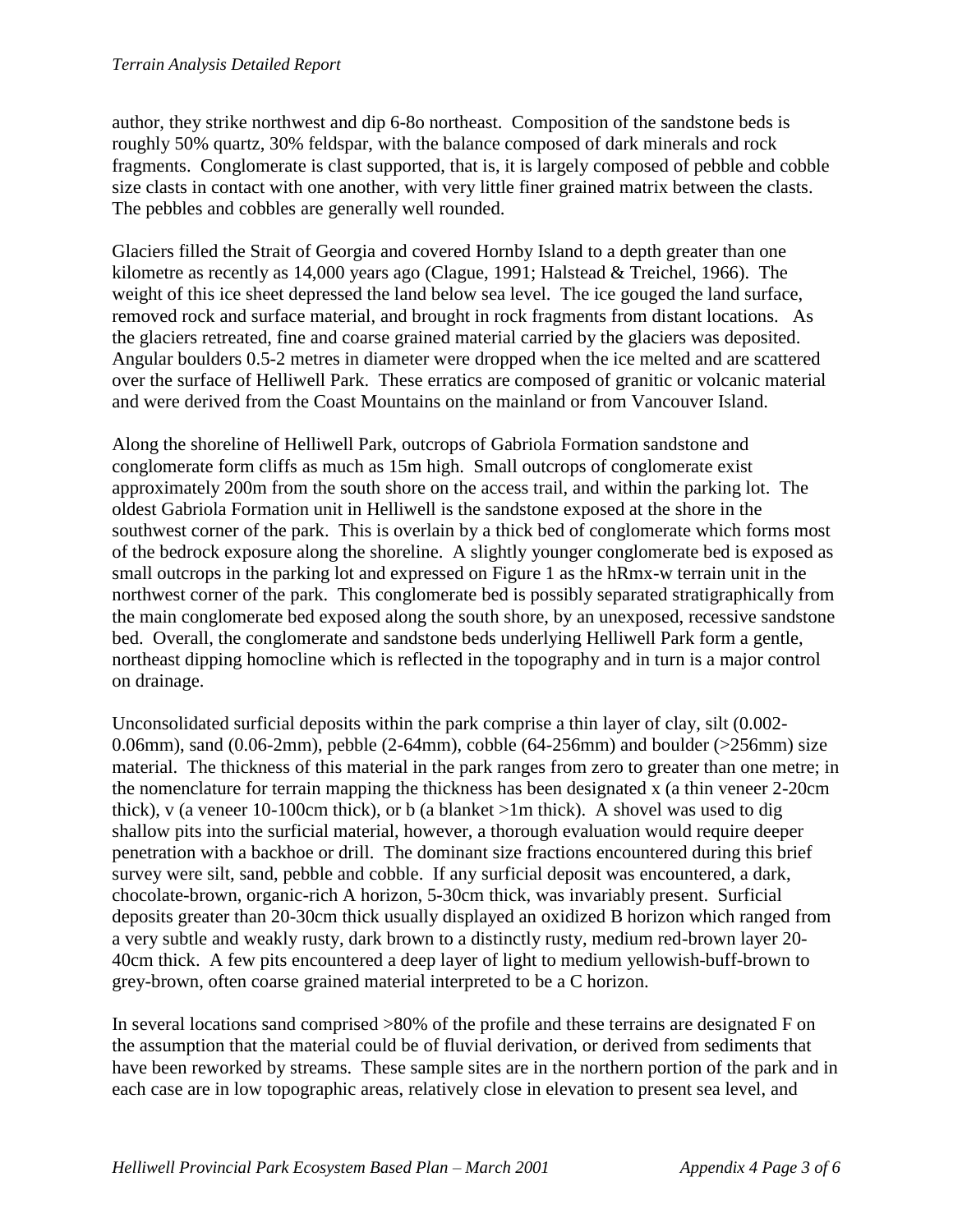usually coincident with present day, albeit subdued, drainages. Terrain units designated fluvial (F) are not extensive and two of the three have a linear pattern parallel to the drainage. Surficial material in the remainder of the sample locations, those areas not designated as fluvial or rock, has been termed colluvial on the basis that much of it, especially the coarser fraction, is locally derived and has simply migrated down-slope from its source. Pebbles and cobbles in this material are well rounded and compositionally similar to those in the underlying conglomerate; they were likely derived from the nearby bedrock. Cobbles and coarse pebbles are often more abundant at the bottom of dug pits, coincident with a C horizon if one was encountered, often common in the A horizon, but can occur at any depth. The derivation of sand-sized material in the colluvium is problematic. It likely represents glacial outwash, at least in part, but some could have been derived from the underlying Gabriola Formation, or from reworked sandy material deposited prior to the last glaciation. The most plausible explanation for the origin of surficial material (designated C) is that it is polygenetic, the pebbles and cobbles being locally derived and the colluvium with the sand, primarily a product of glacial outwash.

## **Terrain Units**

A preliminary interpretation of terrain units, based on widely spaced sample sites, is illustrated on the Geology Map, Figure X. Boundaries between terrain units are approximate and may not be suitable for detailed planning purposes; depending on the application of the terrain data, more detailed sampling may be required. No two sample sites are identical and terrain units have been outlined on the basis of similarities of major parameters in adjacent sites.

A more or less continuous unit of bedrock (R) exists along the shoreline of the park; s, m and k suffixes simply indicate variations in surface slope. This unit has been subdivided into areas which are dominantly conglomerate (cg) or sandstone (ss). Discontinuous beds of sandstone, some as much as 2m thick, are often present in the exposures mapped as conglomerate. Topography in the bedrock terrain unit is often steep to cliff forming and as such is locally unstable; large blocks weighing many tonnes could break off at any time.

Immediately inland from the bedrock terrain unit is a continuous band across the southern part of the park, about 150-200m wide, which is designated hRmjx-w or hRhx-w. This unit could be termed subcrop as bedrock is very close to surface. Surficial material is generally less than 20cm thick and dominated by dark brown, organic-rich A horizon soil plus cobbles and pebbles. The cobbles and pebbles are derived from the Gabriola Formation and are believed to be close to their source. A few outcrops of sandstone were mapped at the west side of the park within this terrain but the dominant underlying rock type is probably conglomerate. A similar terrain unit (hRmx-w) in the northwest corner of the park is also underlain by conglomerate; this unit has surficial material up to 30cm thick and does display a weakly developed B horizon. These terrain units seem to be fairly well drained, however, the underlying bedrock has low porosity and permeability so that drainage would primarily be surface runoff.

North of the R terrains, the central portion of the park is covered with a veneer or blanket of colluvium composed of silt, sand, pebble and cobble size material. Slopes are gentle to rolling, and soil is imperfectly to well drained. Terrains in this region with symbols spkCmb-im, spkCjvb-mw, spkCpmb-mw and zspCjb-m are all similar with only slight variations in sediment grain size, surface slope or drainage characteristics. Surficial material in these terrain units usually displayed a distinctly rusty, medium red-brown, oxidized B horizon 20-40cm thick. A few pits encountered a deep layer of yellowish-buff-brown to light grey-brown, often coarse grained C horizon. In terrain zspCjb-m, silt is abundant but cobbles are absent; this represents an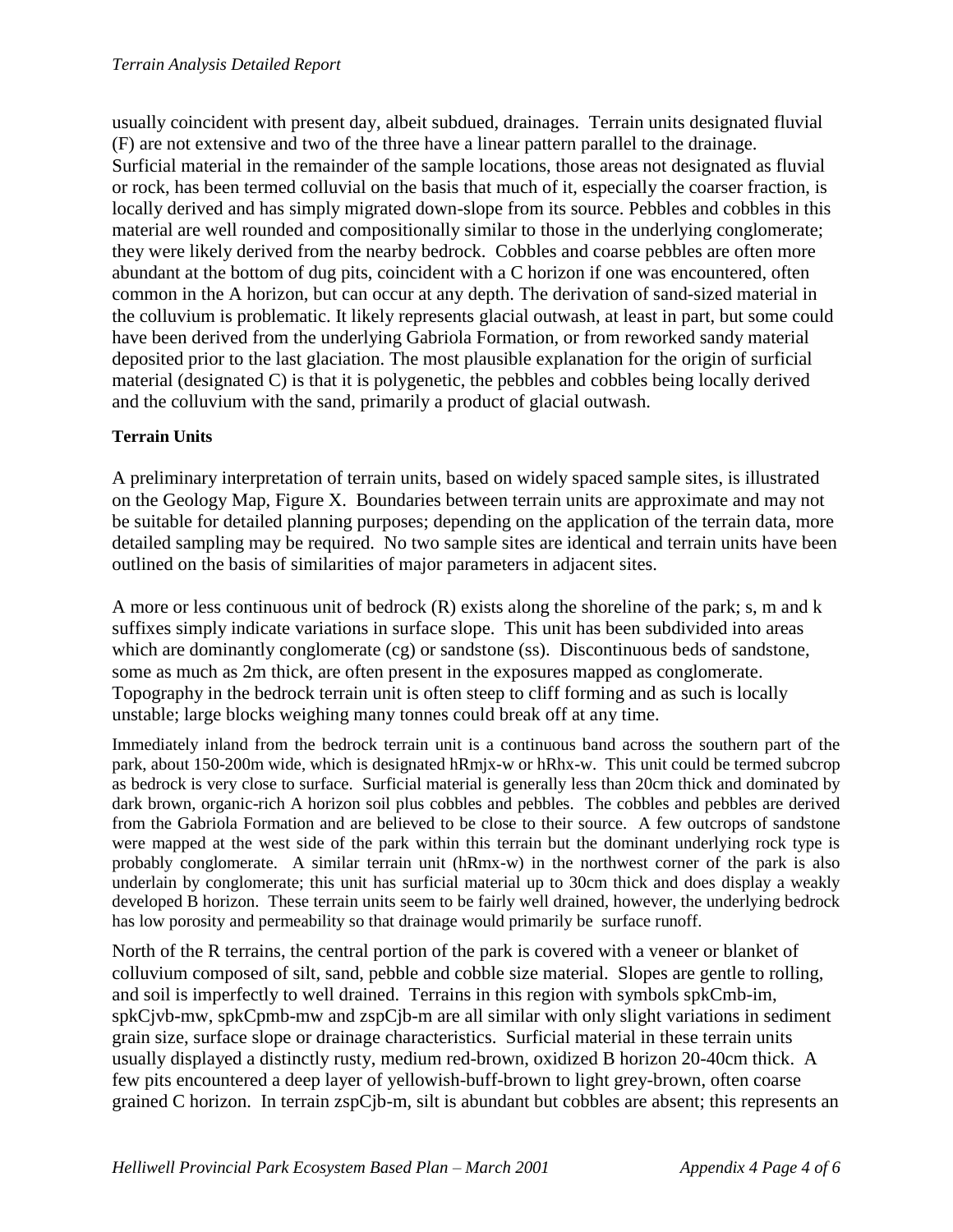overall finer grain size than adjacent colluvium, which in turn suggests a locally lower energy regime of the medium that transported the sediment. As indicated previously, material designated colluvial is likely a mixture of both colluvium and glacial outwash.

One terrain unit in the western park is designated zpkCpv-m and one in the east is designated spCpmv-i. These represent a transition zone, with respect to thickness and grain size of the surficial material, between hRmjx-w to the south and spkCpmb-mw or spkCmb-im to the north. It is likely that more detailed sampling would demonstrate that this transition zone is continuous across the park. The eastern terrain unit is somewhat enclosed in a topographic basin and, also on the basis of a poorly developed B horizon, has been classified as imperfectly drained.

Three terrain units in the northwest part of the park are designated fluvial ( $sF$ jb-p,  $sF$ pb-m  $\&$ sFmjb-m). Two of these areas have a linear outline coincident with the present drainage, hence are considered to be fluvial deposits superimposed on the colluvial blanket. It is possible that these deposits represent sedimentation during a period of relatively recent marine incursion as all of these deposits are in areas of low elevation and only slightly above present day sea level. The four pits dug in the two linear fluvial terrains partially filled with water which curtailed further digging. Surficial material in the fluvial terrains is dominantly composed of sand size fragments plus the occasional cobble. In the linear fluvial terrain unit along the west park boundary, the soil profile is poorly developed with the B horizon exhibiting only a faint rusty colouration and a slightly lighter shade of brown than the A horizon, indicative of relatively poor drainage. Drainage in the other fluvial areas, although the soil was wet, was designated 'well drained' on the basis of better developed B horizons.

The zskCpb-p terrain in the northern part of the park is a topographically low, wet and poorly drained area. Surficial material is approximately 85% silt plus sand and 15% pebbles plus cobbles. B horizon is poorly developed, typically medium greyish-brown and only weakly rusty.

## **Interpretation**

The Gabriola Formation conglomerate and sandstone beds underlying Helliwell Park, other than being tilted slightly to the northeast, have not been greatly disturbed by tectonic activity since they were deposited about 70 million years ago. With the exception of local irregularities caused by glaciation, and more recent erosion and deposition of surficial deposits, the topography within the park follows the same gentle, northeast slope. Prior to, during and after the last glacial period, thin and irregular layers of unconsolidated clastic sediments were deposited on the bedrock surface. Within Helliwell Park, these sediments are dominantly composed of silt, sand and well-rounded pebbles and cobbles.

During the last 13,000 years, a soil profile has developed on the unconsolidated surficial material and is represented throughout the park by an organic-rich A horizon. Where the depth of surficial material is greater than 20-30cm, surface water has percolated through the sediments and moved material from the A horizon to the underlying B horizon. This process of eluviation has moved some organic material into the B horizon and also oxidized the B. The variable development of the B horizon observed is interpreted to reflect the degree of water movement; a visually subtle change from A to only a faint rusty colouration in B is considered to represent